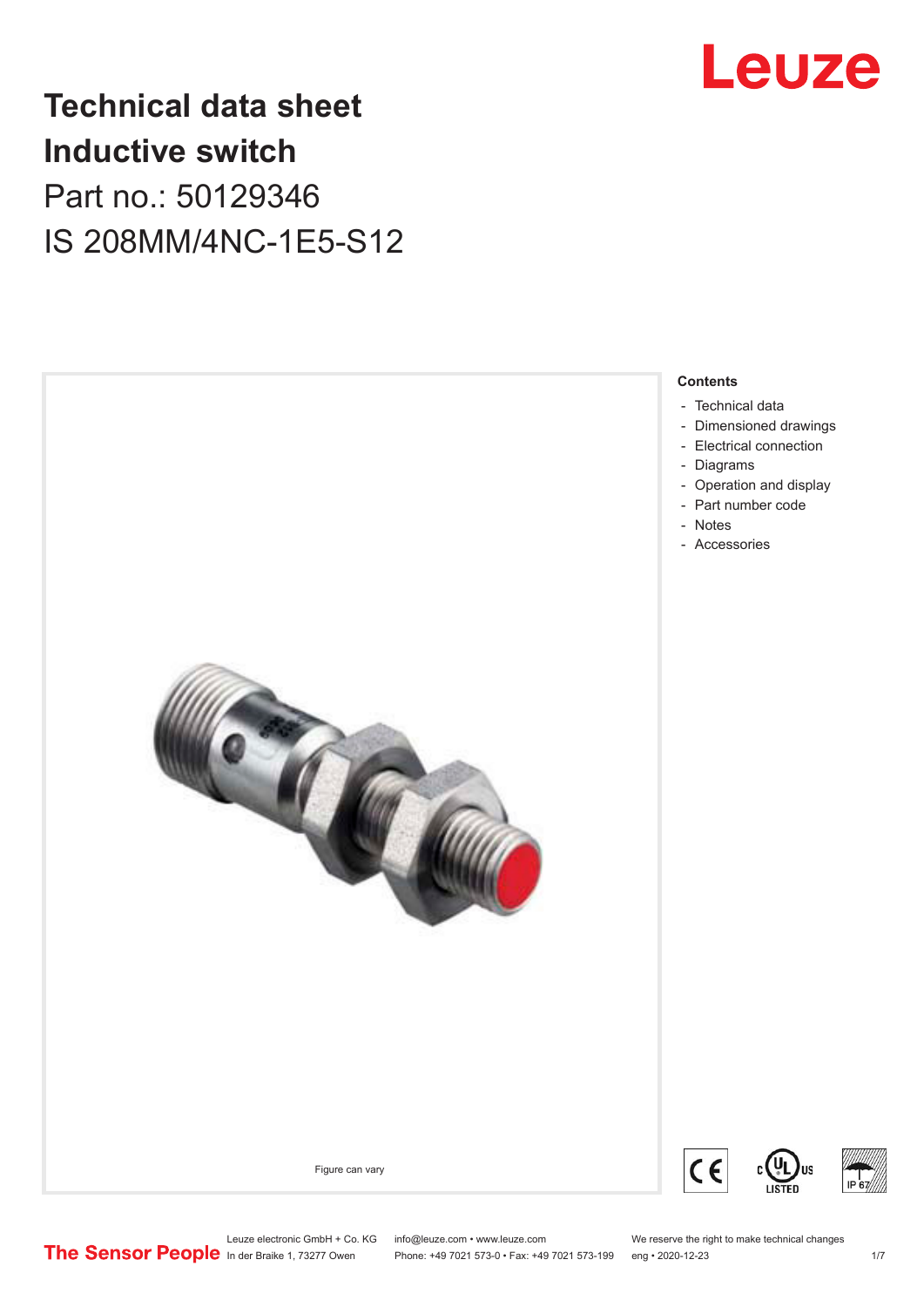# <span id="page-1-0"></span>**Technical data**

# Leuze

#### **Basic data**

| <b>Series</b>                             | 208 |
|-------------------------------------------|-----|
| Typ. operating range limit S <sub>n</sub> | 1.5 |
| Operating range S <sub>3</sub>            |     |

#### **Characteristic parameters**

**MTTF** 900 years

### **Electrical data**

| <b>Electrical data</b>               |                                                                                                |
|--------------------------------------|------------------------------------------------------------------------------------------------|
| Protective circuit                   | Inductive protection                                                                           |
|                                      | Polarity reversal protection                                                                   |
|                                      | Short circuit protected                                                                        |
|                                      |                                                                                                |
| Performance data                     |                                                                                                |
| Supply voltage $U_{\rm B}$           | 10  30 V, DC                                                                                   |
| <b>Residual ripple</b>               | $0 20 \%$ , From $U_{p}$                                                                       |
| <b>Open-circuit current</b>          | $010$ mA                                                                                       |
| Temperature drift, max. (in % of S.) | 10 %, Over the entire operating<br>temperature range                                           |
| Repeatability, max. (in % of S.)     | 5 %, For $U_{\rm B}$ = 20  30 VDC, ambient<br>temperature $T_a = 23 \degree C \pm 5 \degree C$ |
| <b>Switching hysteresis</b>          | 10%                                                                                            |

1.5 mm

0 ... 1.2 mm

#### **Outputs**

**Number of digital switching outputs** 1 Piece(s)

|              | <b>Switching outputs</b><br>Voltage type | DC                   |  |
|--------------|------------------------------------------|----------------------|--|
|              | Switching current, max.                  | 200 mA               |  |
|              | Residual current, max.                   | $0.1 \text{ mA}$     |  |
| Voltage drop |                                          | $\leq$ 2 V           |  |
|              |                                          |                      |  |
|              | <b>Switching output 1</b>                |                      |  |
|              | <b>Switching element</b>                 | Transistor, PNP      |  |
|              | Switching principle                      | NC (normally closed) |  |
|              |                                          |                      |  |
|              | mina                                     |                      |  |

### **Timing**

**Switching frequency** 5,000 Hz **Readiness delay** 32 ms

#### **Connection**

**Number of connections** 1 Piece(s)

| <b>Connection 1</b>       |                 |
|---------------------------|-----------------|
| <b>Function</b>           | Signal OUT      |
|                           | Voltage supply  |
| <b>Type of connection</b> | Connector       |
| <b>Thread size</b>        | M <sub>12</sub> |
| <b>Type</b>               | Male            |
| <b>Material</b>           | Stainless steel |
| No. of pins               | 4-pin           |
| <b>Encoding</b>           | A-coded         |

# **Design** Cylindrical

**Mechanical data**

| <b>Thread size</b>                                 | $M8 \times 1$ mm              |
|----------------------------------------------------|-------------------------------|
| Dimension (Ø x L)                                  | 8 mm x 45 mm                  |
| <b>Type of installation</b>                        | Embedded                      |
| <b>Housing material</b>                            | Stainless steel               |
| <b>Stainless steel housing</b>                     | V2A                           |
| Sensing face material                              | Plastic, Polyamide (PA 66)    |
| Net weight                                         | 24 <sub>g</sub>               |
| <b>Housing color</b>                               | Red, RAL 3000                 |
|                                                    | Silver                        |
| <b>Type of fastening</b>                           | Mounting thread               |
|                                                    | Via optional mounting device  |
| <b>Standard measuring plate</b>                    | 8 x 8 mm <sup>2</sup> , Fe360 |
|                                                    |                               |
| <b>Operation and display</b>                       |                               |
| <b>Type of display</b>                             | LED                           |
| <b>Number of LEDs</b>                              | 1 Piece(s)                    |
|                                                    |                               |
| <b>Environmental data</b>                          |                               |
| Ambient temperature, operation                     | $-2570 °C$                    |
| Ambient temperature, storage                       | $-25$ 70 °C                   |
|                                                    |                               |
| <b>Certifications</b>                              |                               |
| Degree of protection                               | IP 67                         |
| <b>Protection class</b>                            | III                           |
| <b>Certifications</b>                              | c UL US                       |
| Test procedure for EMC in accordance IEC 61000-4-2 |                               |
| with standard                                      |                               |
|                                                    | IEC 61000-4-3                 |
|                                                    | IEC 61000-4-4                 |
| <b>Standards applied</b>                           | IEC 60947-5-2                 |
|                                                    |                               |
| <b>Correction factors</b>                          |                               |
| <b>Aluminum</b>                                    | 0.25                          |
| <b>Stainless steel</b>                             | 0.7                           |
| Copper                                             | 0.2                           |
| <b>Brass</b>                                       | 0.35                          |
| Fe360 steel                                        | 1                             |
| <b>Classification</b>                              |                               |
| <b>Customs tariff number</b>                       | 85365019                      |
|                                                    |                               |
| eCl@ss 5.1.4                                       | 27270101                      |
| eCl@ss 8.0                                         | 27270101<br>27270101          |
| eCl@ss 9.0                                         | 27270101                      |
| eCl@ss 10.0<br>eCl@ss 11.0                         | 27270101                      |
| <b>ETIM 5.0</b>                                    | EC002714                      |
| <b>ETIM 6.0</b>                                    | EC002714                      |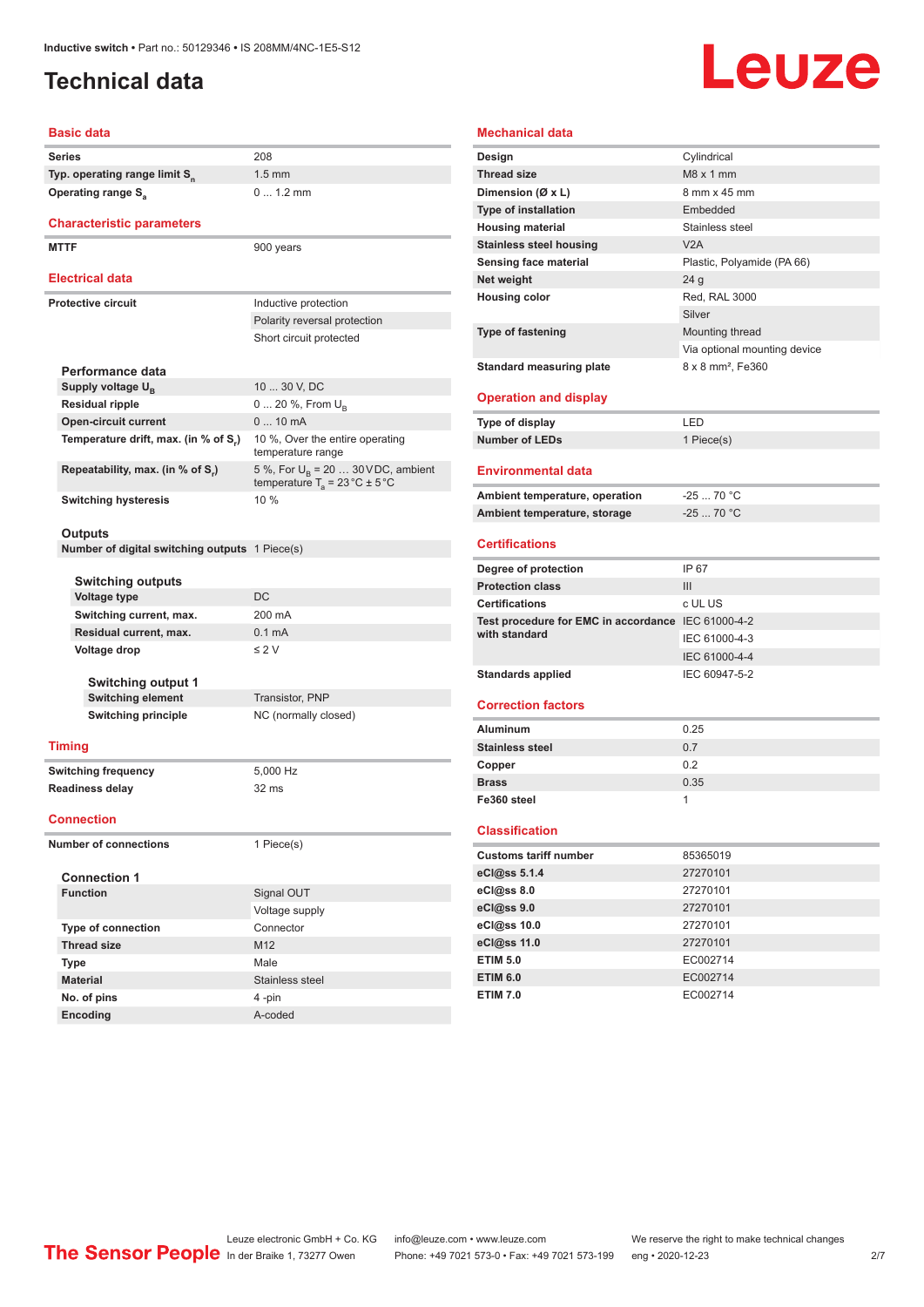<span id="page-2-0"></span>**Inductive switch •** Part no.: 50129346 **•** IS 208MM/4NC-1E5-S12

# **Dimensioned drawings**

All dimensions in millimeters





# **Electrical connection**

**Connection 1**

| <b>Function</b>    | Signal OUT      |
|--------------------|-----------------|
|                    | Voltage supply  |
| Type of connection | Connector       |
| <b>Thread size</b> | M12             |
| <b>Type</b>        | Male            |
| <b>Material</b>    | Stainless steel |
| No. of pins        | 4-pin           |
| Encoding           | A-coded         |

### **Pin Pin assignment**

|   | v-         |  |
|---|------------|--|
| ຳ | OIII1      |  |
| e | <b>GND</b> |  |
| 4 | n.c.       |  |



# Leuze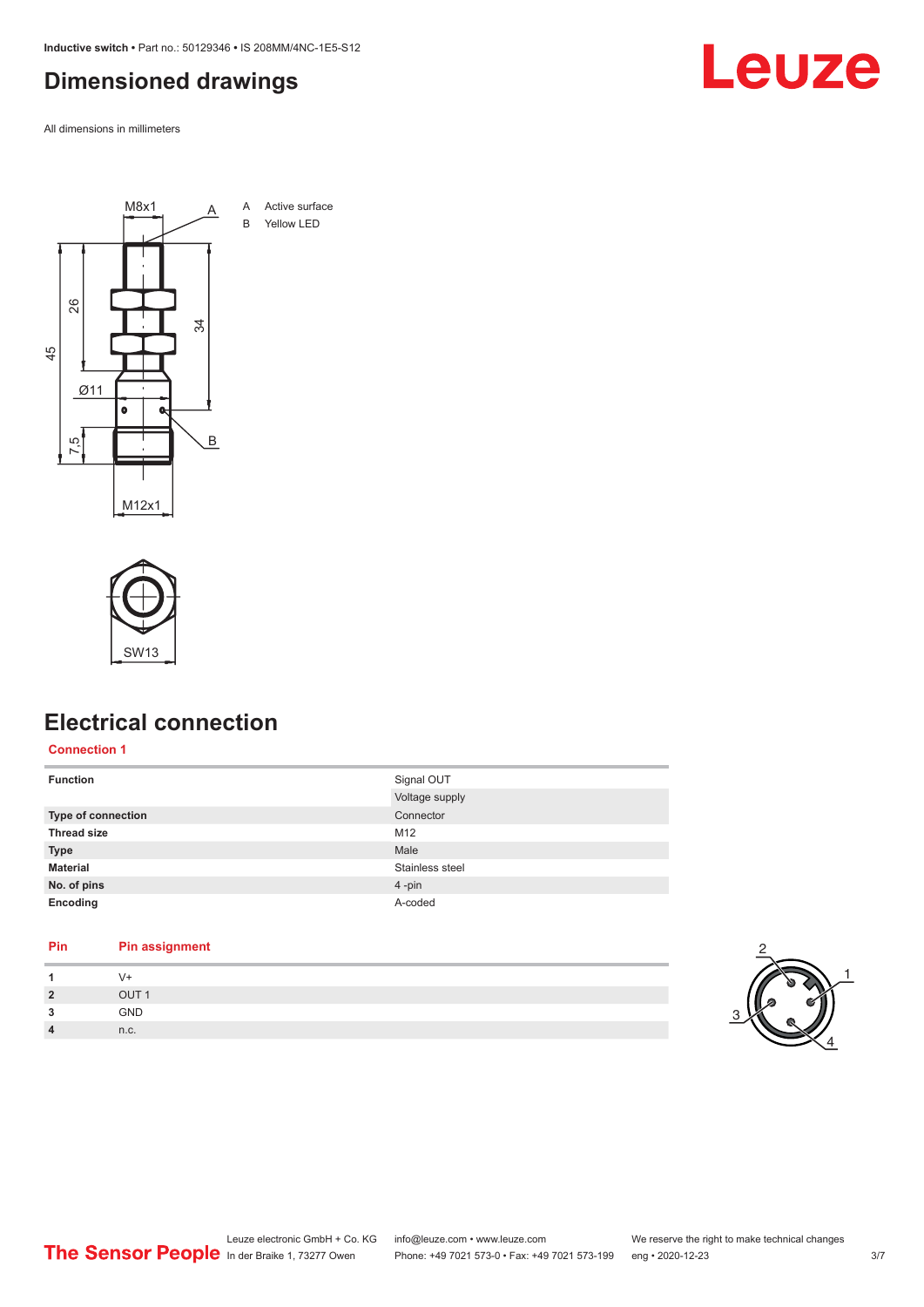### <span id="page-3-0"></span>**Diagrams**

# Leuze

### Embedded installation



Types with  $S_n = 1.5$  mm



- a Inductive switch
- b Standard measuring plate

# **Operation and display**

ರ

≥ 3S<sup>n</sup>

ರ∥



**1 1** Switching output/switching state Switching output/switching state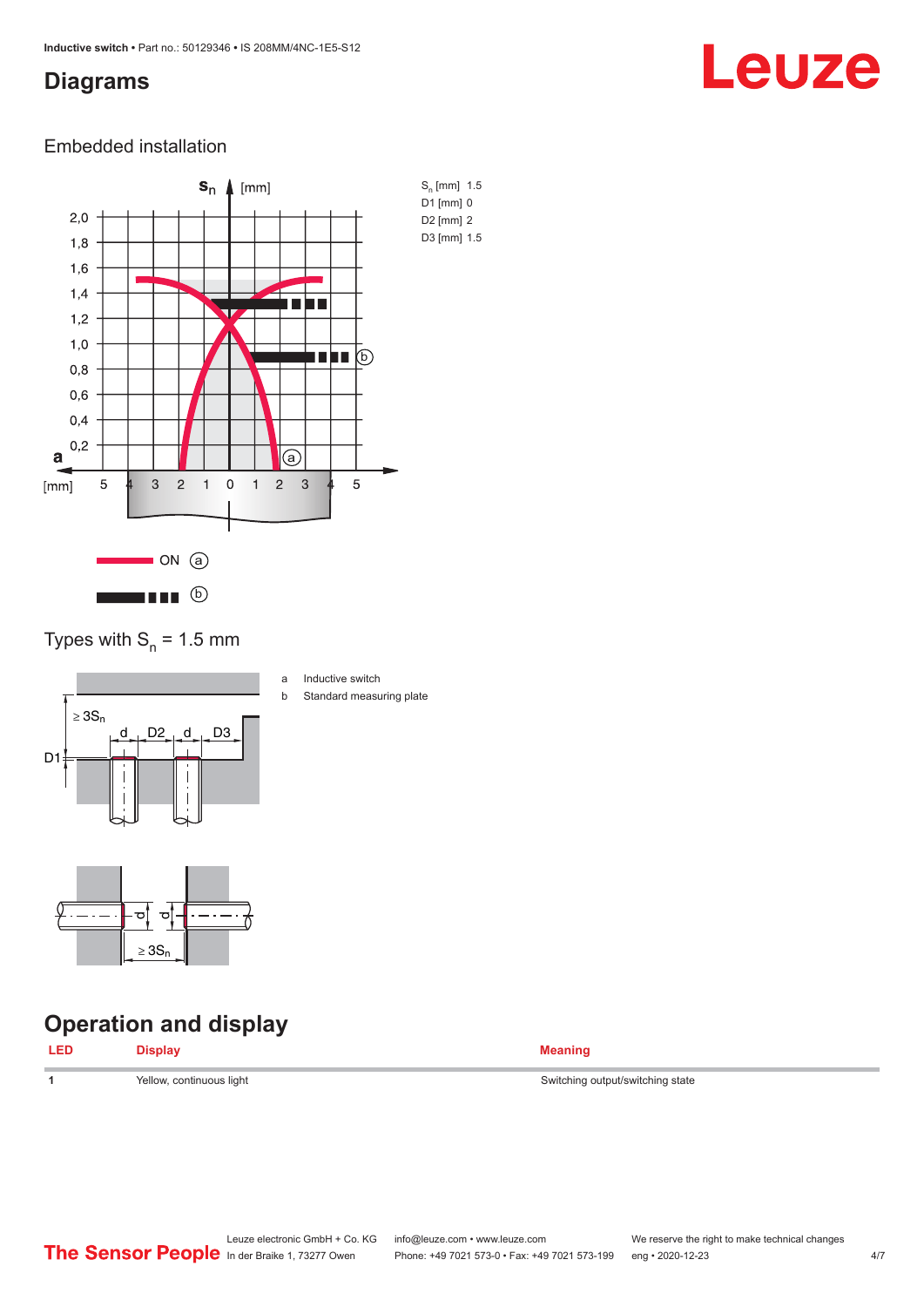# <span id="page-4-0"></span>**Part number code**

Part designation: **ISX YYY ZZ/AAA.BB-CCC-DDD-DDD**



| <b>ISX</b> | Operating principle / construction<br>IS: inductive switch, standard design<br>ISS: inductive switch, short construction                                                                                                                                                                                                                                                                                                                                                                                                                                                                                                                                                                                                                                                                                                                                                                                                                                                                                                                                                                                                                                                                                                                                                                                                                                                                                                                                                                          |
|------------|---------------------------------------------------------------------------------------------------------------------------------------------------------------------------------------------------------------------------------------------------------------------------------------------------------------------------------------------------------------------------------------------------------------------------------------------------------------------------------------------------------------------------------------------------------------------------------------------------------------------------------------------------------------------------------------------------------------------------------------------------------------------------------------------------------------------------------------------------------------------------------------------------------------------------------------------------------------------------------------------------------------------------------------------------------------------------------------------------------------------------------------------------------------------------------------------------------------------------------------------------------------------------------------------------------------------------------------------------------------------------------------------------------------------------------------------------------------------------------------------------|
| <b>YYY</b> | <b>Series</b><br>203: series with Ø 3 mm<br>204: series with $\varnothing$ 4 mm<br>205: series with M5 x 0.5 external thread<br>206: series with $\varnothing$ 6.5 mm<br>208: series with M8 x 1 external thread<br>212: series with M12 x 1 external thread<br>218: series with M18 x 1 external thread<br>230: series with M30 x 1.5 external thread<br>240: series in cubic design<br>244: series in cubic design<br>255: series with 5 x 5 mm <sup>2</sup> cross section<br>288: series with 8 x 8 mm <sup>2</sup> cross section                                                                                                                                                                                                                                                                                                                                                                                                                                                                                                                                                                                                                                                                                                                                                                                                                                                                                                                                                              |
| ZZ         | Housing / thread<br>MM: metal housing (active surface: plastic) / metric thread<br>FM: full-metal housing (active surface: stainless steel AISI 316L) / metric thread<br>MP: metal housing (active surface: plastic) / smooth (without thread)                                                                                                                                                                                                                                                                                                                                                                                                                                                                                                                                                                                                                                                                                                                                                                                                                                                                                                                                                                                                                                                                                                                                                                                                                                                    |
| <b>AAA</b> | Output current / supply<br>4NO: PNP transistor, NO contact<br>4NC: PNP transistor, NC contact<br>2NO: NPN transistor, NO contact<br>2NC: NPN transistor, NC contact<br>1NO: relay, NO contact / AC/DC<br>1NC: relay, NC contact / AC/DC<br>44: 2 PNP transistor switching outputs, antivalent (NO + NC)<br>22: 2 NPN transistor switching outputs, antivalent (NO + NC)                                                                                                                                                                                                                                                                                                                                                                                                                                                                                                                                                                                                                                                                                                                                                                                                                                                                                                                                                                                                                                                                                                                           |
| BB         | <b>Special equipment</b><br>n/a: no special equipment<br>5F: food version<br>5: housing material V2A (1.4305, AISI 303)                                                                                                                                                                                                                                                                                                                                                                                                                                                                                                                                                                                                                                                                                                                                                                                                                                                                                                                                                                                                                                                                                                                                                                                                                                                                                                                                                                           |
| <b>CCC</b> | Measurement range / type of installation<br>1E0: typ. range limit 1.0 mm / embedded installation<br>1E5: typ. range limit 1.5 mm / embedded installation<br>2E0: typ. range limit 2.0 mm / embedded installation<br>3E0: typ. range limit 3.0 mm / embedded installation<br>4E0: typ. range limit 4.0 mm / embedded installation<br>5E0: typ. range limit 5.0 mm / embedded installation<br>6E0: typ. range limit 6.0 mm / embedded installation<br>8E0: typ. range limit 8.0 mm / embedded installation<br>10E: typ. range limit 10.0 mm / embedded installation<br>12E: typ. range limit 12.0 mm / embedded installation<br>15E: typ. range limit 15.0 mm / embedded installation<br>20E: typ. range limit 20.0 mm / embedded installation<br>22E: typ. range limit 22.0 mm / embedded installation<br>2N5: typ. range limit 2.5 mm / non-embedded installation<br>4N0: typ. range limit 4.0 mm / non-embedded installation<br>8N0: typ. range limit 8.0 mm / non-embedded installation<br>10N: typ. range limit 10.0 mm / non-embedded installation<br>12N: typ. range limit 12.0 mm / non-embedded installation<br>14N: typ. range limit 14.0 mm / non-embedded installation<br>15N: typ. range limit 15.0 mm / non-embedded installation<br>20N: typ. range limit 20.0 mm / non-embedded installation<br>22N: typ. range limit 22.0 mm / non-embedded installation<br>25N: typ. range limit 25.0 mm / non-embedded installation<br>40N: typ. range limit 40.0 mm / non-embedded installation |
| <b>DDD</b> | <b>Electrical connection</b><br>n/a: cable, standard length 2000 mm<br>S12: M12 connector, 4-pin, axial<br>200-S12: cable, length 200 mm with M12 connector, 4-pin, axial<br>200-S8.3: cable, length 200 mm with M8 connector, 3-pin, axial<br>S8.3: M8 connector, 3-pin, axial<br>005-S8.3: cable, length 500 mm with M8 connector, 3-pin, axial<br>050: cable, standard length 5000 mm, 3-wire                                                                                                                                                                                                                                                                                                                                                                                                                                                                                                                                                                                                                                                                                                                                                                                                                                                                                                                                                                                                                                                                                                  |

**Note**

 $\%$  A list with all available device types can be found on the Leuze website at www.leuze.com.

Leuze electronic GmbH + Co. KG info@leuze.com • www.leuze.com We reserve the right to make technical changes In der Braike 1, 73277 Owen Phone: +49 7021 573-0 • Fax: +49 7021 573-199 eng • 2020-12-23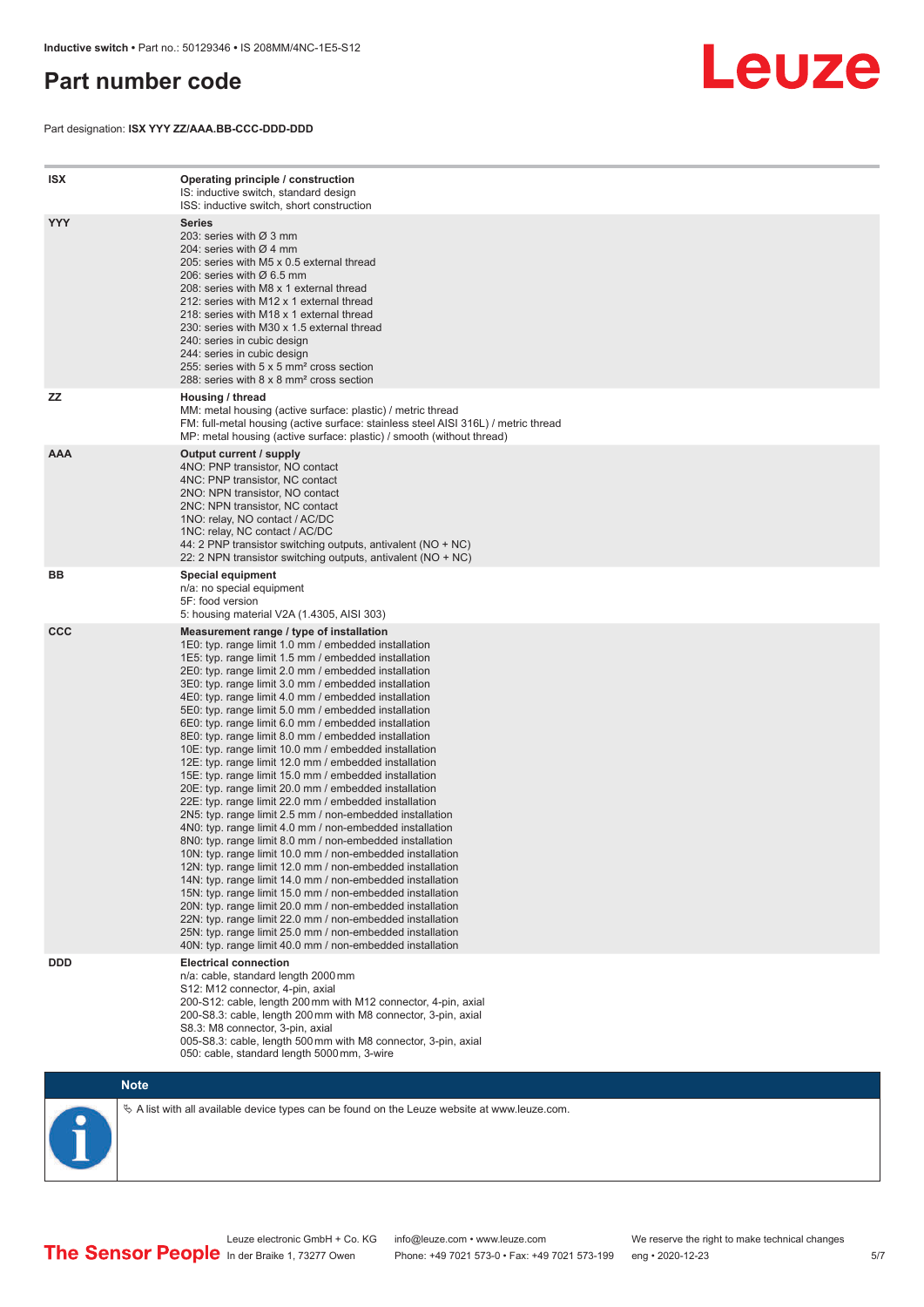# <span id="page-5-0"></span>**Notes**

|  |  | Observe intended use! |  |
|--|--|-----------------------|--|
|--|--|-----------------------|--|

 $\%$  This product is not a safety sensor and is not intended as personnel protection.

 $\&$  The product may only be put into operation by competent persons.

 $\%$  Only use the product in accordance with its intended use.



### **Accessories**

# Connection technology - Connection cables

|  | Part no. | <b>Designation</b>     | <b>Article</b>   | <b>Description</b>                                                                                                                                           |
|--|----------|------------------------|------------------|--------------------------------------------------------------------------------------------------------------------------------------------------------------|
|  | 50130654 | KD U-M12-4A-P1-<br>020 | Connection cable | Connection 1: Connector, M12, Axial, Female, A-coded, 4 -pin<br>Connection 2: Open end<br>Shielded: No<br>Cable length: 2,000 mm<br>Sheathing material: PUR  |
|  | 50130657 | KD U-M12-4A-P1-<br>050 | Connection cable | Connection 1: Connector, M12, Axial, Female, A-coded, 4-pin<br>Connection 2: Open end<br>Shielded: No<br>Cable length: 5,000 mm<br>Sheathing material: PUR   |
|  | 50130648 | KD U-M12-4A-V1-<br>020 | Connection cable | Connection 1: Connector, M12, Axial, Female, A-coded, 4 -pin<br>Connection 2: Open end<br>Shielded: No<br>Cable length: 2,000 mm<br>Sheathing material: PVC  |
|  | 50130688 | KD U-M12-4W-V1-<br>020 | Connection cable | Connection 1: Connector, M12, Angled, Female, A-coded, 4 -pin<br>Connection 2: Open end<br>Shielded: No<br>Cable length: 2,000 mm<br>Sheathing material: PVC |

Leuze